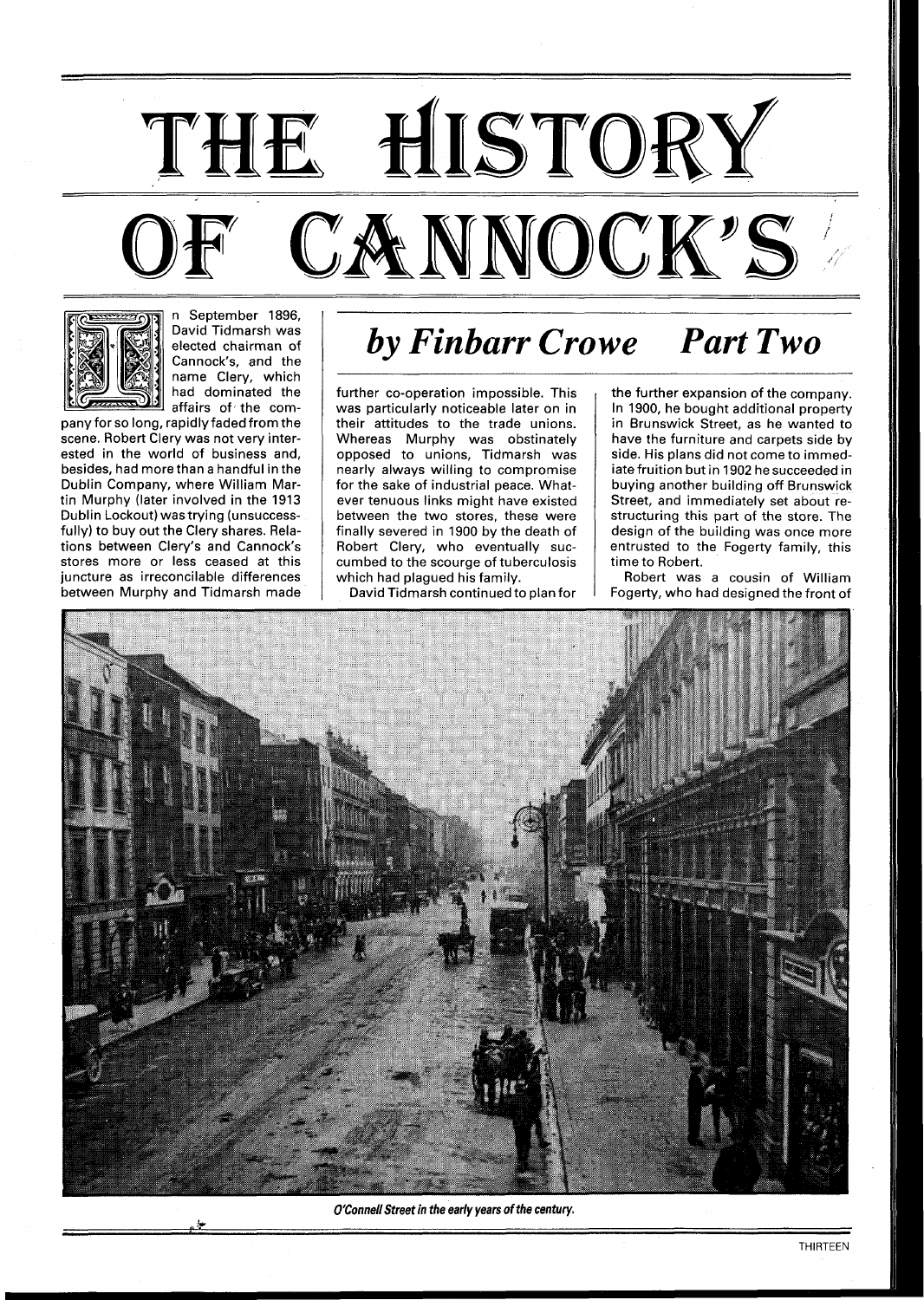Cannock's in 1858 and a son of Joseph, who had been responsible for the design of the Theatre Royal and Leamy's School.

This new building was opened in 1903 with an impressive display of carpets and furniture. An added bonus for Cannock's was the fact that the main store could now be entered from Sarsfield Street. (It was at this time that the names of some streets in the main commercial centre were changed. Brunswick Street became Sarsfield Street and George's Street was renamed O'Connell Street).

An interesting offshoot of the story of Cannock's concerns the origin of O'Mahony's Bookshop in O'Connell Street. John P. O'Mahony, who had worked at Clery's in Dublin, came to Limerick on promotion in 1896. He was a buyer in the stationery and fancygoods department, but after Robert Clery's death, his expectations of further promotion did not materialise, so he resigned in 1902. He bought the key of 120 O'Connell Street, and opened a bookshop there: Subsequently, he married Marguerite Clery, a niece of Michael Clery's and thus the house 'Fort Mary', came into the possession of the O'Mahony family. It remained in the family's keeping until recent times, when it was sold. Unfortunately, it has since been vandalised and the fine Georgian residence that Michael Clery had once lavished £3,000 on for improvements alone, is now an empty, dilapidated shell.

The coming of the 20th century heralded for Cannock's the spread of trade unionism. Michael O'Lehane, had worked for Cannock's and was fully aware of the grievances felt by the workers, when he founded the Drapers' Association in Dublin, in 1901. At that time, the apprentices, in particular, were greatly dissatisifed with the 'living in' system. As they were obliged to be 'in' by 10 p.m., they felt that it greatly curtailed their social activities. (In 1905, there were 105 apprentices 'living in'). Apprenticeships could last from 5 to 6 years, during which time the apprentices received no salary but were paid an allowance of 516 (27p) per week. They did, however, receive food and lodgings free on the premises and, while the food was generally nutritious, it was unimaginatively prepared and served. Menus also tended to be repeated and, at one stage when there was a glut of salmon on the market, the apprentices had to prevail upon their employer not to serve them this dish on more than 3 occasions in the week! However, it is difficult to imagine that this complaint was repeated too often.

There were also fines imposed for misbehaviour in the canteen and sleeping quarters and the money could be stopped from their allowances. Their supervisors were very often the departmental managers who 'slept in' on a rotation basis. Having completed their apprenticeships, they could, as assistants, expect to earn between £45 and £50 per year. However, during the following years they would have little expectation of an increase in salary, as this was most uncommon. It must be remembered, though, that at this time inflation was almost unknown and prices tended to remain static.

The Drapers' Association continued to fight the 'living in' system and eventually their demands were acceded to. From 1912 onwards, the numbers 'living in' were gradually reduced and the system was finally abolished in 1920. The Association was also successful in negotiating a half-day for the workers. The Shop Hours Actwas passed by parliament in 1904, and, in 1905, Cannock's staff were given a half-day on Thursdays. The workers' hours were then reduced from 54 to 50 per week. These advances helped to establish the Drapers' Association on a firm base.

Cannock's continued with their policy of supporting lrish industry and both Philip Toppin and David Tidmarsh were prominently identified with the lrish industrial revival. In the Great Munster and Connaught Trade Exhibition of 1906, they fully availed of the opportunities offered and Cannock's had one of the largest stands in the main hall, in the markets building near St. John's Cathedral. Among the items on the Cannock's stand were solid mahogany diningroom suites (carved in its Sarsfield Street premises) and Limerick lace, made by the staff. The exhibits were widely acclaimed, and for several years afterwards the company continued to display lrish manufactured goods in all its windows. As a result of this promotion trade increased enormously.

During the 1914-1918 War, Cannock's profits rose considerably due to the abnormal trading conditions then prevailing. There were great shortages of various commodities in England and the resultant tendency to 'panic-buy' soon spread to Ireland. Cannock's was fortunate in having previously bought in huge stocks at very competitive prices. Consequently, they now found that, with the increased demand, the profit margins could also be increased. In fact, so great was their 'windfall'that they were obliged to pay Excess Profits Tax between 1915 and 1921. Theshareholders, ever anxious to protect their own corner, quickly seized the opportunity offered. As a result of an Extraordinary General Meeting, called in 1915, they received their due share of this new prosperity.

For the staff, however, things were, different. Their wages had remained static, while prices had risen, and none of the wealth which their labour had generated found its way into their pockets. This was also the era of industrial

FOURTEEN

militancy, as the great Dublin Lock-out of 1913 had focused attention on the strike weapon. Although this particular 'battle' had been lost, the 'war was yet to be won', and the simmering discontent of many workers threatened the uneasy peace. In Limerick, in 1917, some of that discontent came to the. boil and the docks, gas works, the building trade and the vintners all experienced industrial disputes.



In 1918, Cannock's cabinet-makers went on strike and the furniture department was closed. They wanted 1/- (5p) per hour for the foreman and 10<sup>1</sup>/<sub>2</sub>d  $(4\frac{1}{2}p)$  per hour for the workers. They also sought a reduction from 52 to 50 hours per week. (The craftworkers and the assistants had different agreements). To add to Cannock's troubles, the warehouse staff were also threatening to strike, as they demanded 11 days annual holidays. **<sup>C</sup>** However, both disputes were quickly and amicably settled. The staffs of many other smaller drapery shops in the city used these disputes to advance

> J *b*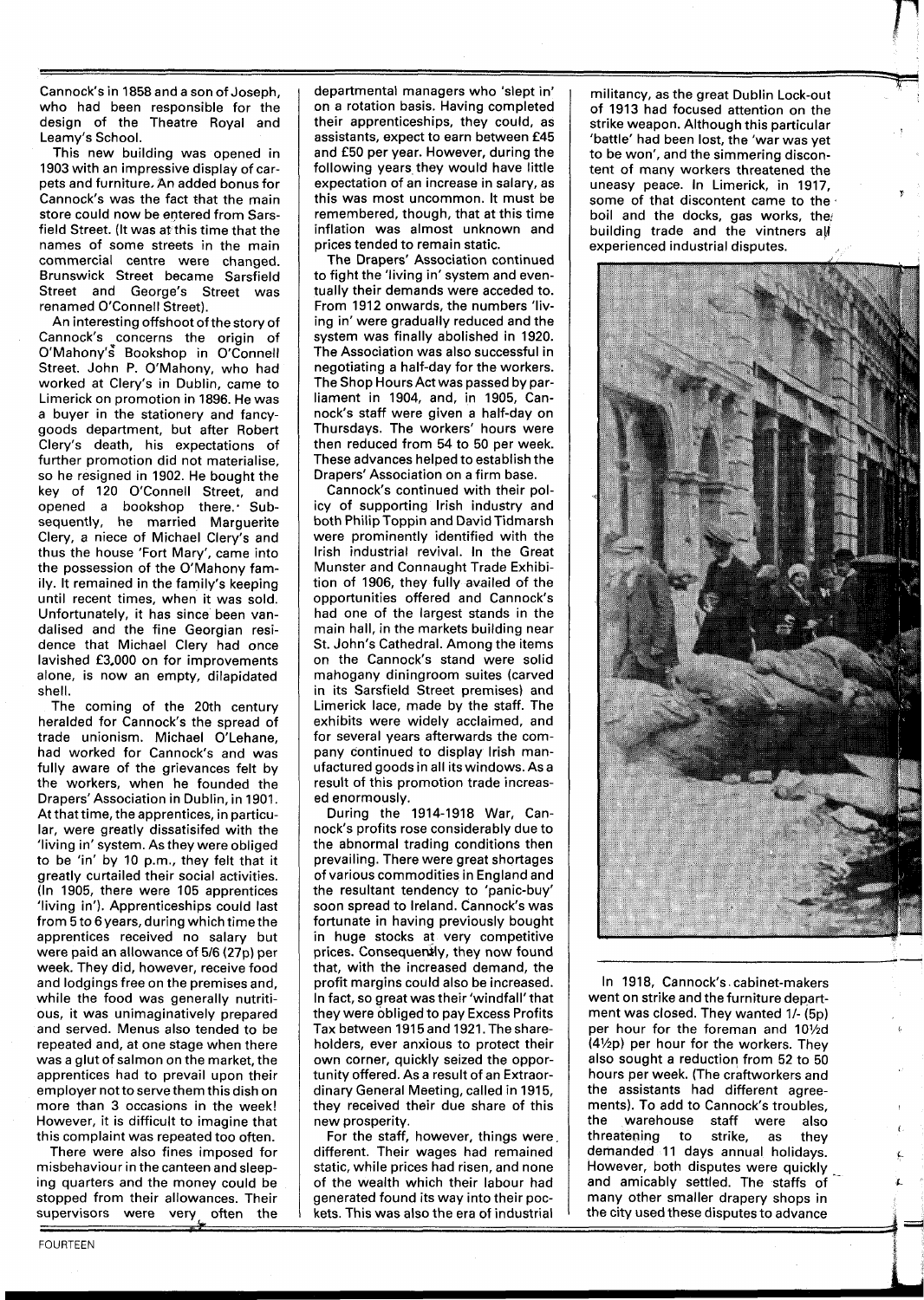their own demands and, though strikes in these smaller premises were generally more prolonged, the Cannock's agreements usually set a trend in settlement negotiations. During this period, membership of the Drapers' Association soared, rising from **927** in **1916** to **3,670** in **-1919.** This increase gave added impetus to the ascending star of the Association and greatly enhanced its bargaining position.

(vi) Married men were entitled to receive full pay for one month during illness. (This section was still in force until **1977,** when the Anti-Discrimination Pay Act was introduced).

The agreement also specified that the assistants no longer had to 'dust' the shop in the morning before it opened and the 'putting up' of the blinds in the evening was to be taken in rotation by



**Cannock's, during the Civil War, 1922.** 

In **1920,** an historic agreement was signed between Cannock's, Todd's and McBirney's on one side and the Drap ers Association on the other. Part of that agreement was as follows:

(i) All assistants got a **25%** rise.

**A** 

- The rates of pay for assistants were from **£39** per annum for the first year at business to **£208** after **10**  years.<br>(iii) No apprenticeships could last
- longer than **4** years.
- (iv) The 'living in' system was abolished.
- (V) All employees were to be given **12**  working days annual leave.

junior staff. From then on, the assistants merely had to present themselves at **'9** a.m. ready for work. 'Ready' implied being dressed in a uniform which in those days consisted of hats and gloves for the ladies, and longtailed coats and striped ties for the superintendents.

This agreement was quite revolutionary in the Irish drapery trade and marked a new departure for assistants, many of whom earned between **£30**  and **E40** per year and had not received an increase since **1885!** In fairness, however, one must bear in mind that g days annual leave.  $\qquad \qquad \vdots$  the ogre of inflation did not arise until  $\qquad \qquad$  discovered. The code of silence rules in

the First World War and, up to then, wages and prices had remained more or less the same. Nevertheless, the **1920** agreement advanced the position of the assistants considerably.

The dusting duties were then assigned to the apprentices who arrived at **8** o'clock and were allowed home between 9 a.m. and 10 a,m. for breakfast. They often had to remain on the premises until 7 p.m., tidying up after the day's work. Their apprenticeship lasted for **4** years,' during which time they received the meagre sum of **151-** (75p) per week. However, for winding the clock, an apprentice would receive an extra payment of **416**  per week and, needless to say, it was one duty forwhich there was no lack of volunteers!

The employers had also sought to abolish the premiums and commission payable to buyers but the union refused to agree to this and these "fringe benefits" remained in force up to the closure of the firm. It is worth mentioning that premiums and commission were often considerable and added significantly to the earnings of buyers. At Christmas time, too, a buyer was further rewarded with numerous gifts of whiskey, hams, cigarettes etc., from the firms where he had placed his orders during the year. In later years, a story was told of a particular buyerwho was in the habit of hiding these Christmas bottles of whiskey on the premises and drawing on this 'hidden' stock during the year, according as the need arose in his home. However, it so happened that one of these bottles had been discovered by other staff members and with that ingenuity peculiarto the imbiber in pursuit of drink, the whiskey was extracted and replaced by coloured water without the seal of the bottle, apparently, being broken. (I have only lately learned how it was done). .<br>Shortly afterwards, the buyer was

entertaining a parish priest in his home and, after dining sumptuously, they both repaired to to the sitting-room for their after-dinner 'malt'. The parish priest, having eased himself into an armchair in front of the blazing fire, was first to quaff a mouthful of the golden liquid. His face reddened as, sitting bolt upright, he quaffed again to confirm his worst suspicions. For a man who believed implicitly in the miracle at the Wedding Feast of Cana, this diabolical reversal seemed, at best, in poor taste; at worst, a form of sacrilege. Fearing that he was the butt of a sick joke, the priest stormed out in high dudgeon and it was some weeks before his friendship with the buyer was renewed. The hapless buyer, having at first considered the taking of a lawsuit against the distillery, finally directed his suspicions to the proper quarters but the 'miracle workers' were never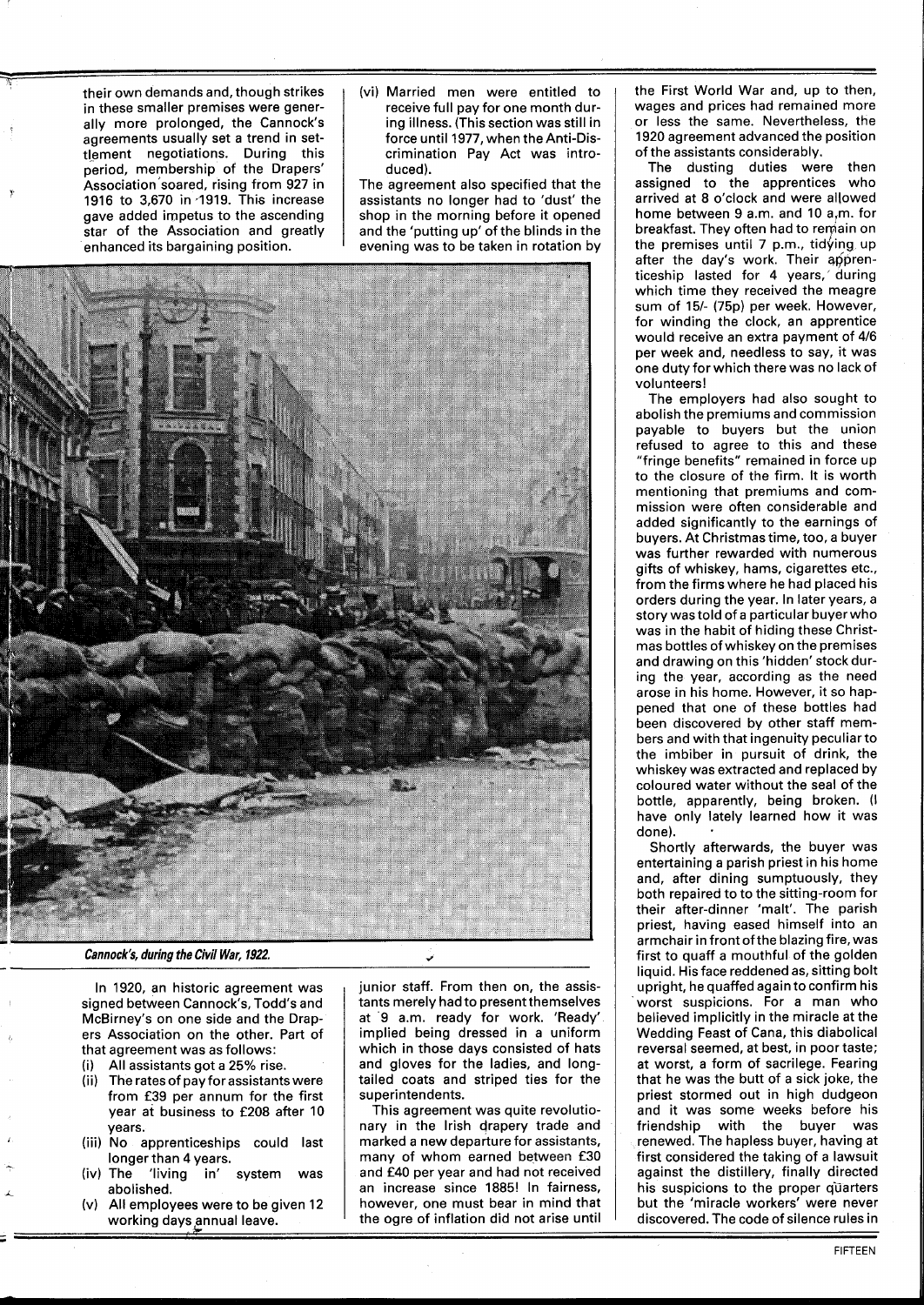more places than Sicily!

Philip Toppin died at 'Willmount', North Circular Road, in 1918, and was succeeded as managing director by Philip Gleeson. Toppin's loss was a severe blow to the firm, as he was trusted and respected by the staff, and left Gleeson with the unenviable taskof facing into one of the most turbulent political periods in the history of the country. During the War of Independence (1919-21), trading continued amid tension and uncertainty. Cannock's found it difficult to service its rural customers, and the depressed agricultural economy reflected itself in the decreased profits gf the store. To add \*to Cannock's woes, David Tidmarsh died unexpectedly, at 'Lota', North Circular Road (now the Redemptorist Retreat House), in 1920. His commercial expertise and conciliatory approach to industrial relations had steered Cannock's on a course that was mutually beneficial to both management and staff. In those difficult times, his loss was incalculable. His son David (Jnr,) succeeded him on the board.

In July and August 1922, during the Civil War, business in Cannock's was completely suspended. The city had become a battleground for the opposing factions and houses and business premises everywhere were commandeered. Much of William Street and O'Connell Street was occupied by the Republican forces while the Free State troops seized Cannock's and Cruise's Hotel. Shooting and sniping continued in the City, as the hostilities between both groups intensified. During this period, Cannock's was extensively damaged and two of the dials on the clock were destroyed. (Cannock's clock had stopped at 6.30, and some local wags spread the story that the clock was fired on because it never put its hands up during the battle!). Eventually, the Republicans withdrew from the City, leaving the terrified citizens to count the cost of the battle.

When the Civil War ended in 1922, people hoped that under self-government Ireland would experience a significant economic recovery. They were sadly disillusioned: a change of government did not change the economy. Stagnation and depression remained, while in the agricultural sector, prices fell, adding to the prevailing economic difficulties. The government, for its part, made the collection of taxes a priority in order to run the emerging new state and this exacerbated an already bad situation. Cannock's, in common with many other businesses, felt the cold draught of these barren times, and profits dropped from **f** 1 1,000 in 1920 to **f** 5,800 in 1927. As a result of this decline, the management of Cannock's sought to reduce wages by 121/2% and the newly titled Distributive Workers' Union responded by serving strike notice on behalf of the 300 staff. A compromise was eventually reached whereby the staff had to accept a 2Y2% reduction in their salaries.

The 1930s were also to prove economically bleak and, except for a brief period after the Second World War, this trend continued into the 40s and 50s. However, prudent economic management helped Cannock's to weather these long periods in the commercial doldrums and, in spite of the unfavourable circumstances, the company always managed to make a profit.

To add to the gloom of that period,

self?' A formidable lady was Kitty Bredin! However, it must be said that during Mr. Fitzgerald's term as manager the store returned to increased profitability, a process which began in the late 50s and continued on up to his departure in 1963.

At this juncture in Cannock's story, it is fitting to mention a man without whom no history of the store would be complete. Jack Gleazer, the renowned oarsman, worked in Cannock's,,fdr **68**  years, and his amiable and jocular manner made him a favourite with both his fellow workers and customers



**Limerick City Harrier Club Dinner Dance, 1931 Back Row: Jimmy Crowe (Cannock'sl, Gerry Judge,**  Michael Houlihan (Cannock's), Dan Reddan (Todd's). Front Row: Ned Keane, Willie Crowe (Cannock's, the author's father), Michael Ryan (McBirney's).

Cannock's lost the services of David Tidmarsh (Jnr.), who died of cancer, in 1944. Though he was only 43 years of age, he had been on the board of directors since 1920 and his experience was sadly missed. However, the Tidmarsh connection with Cannock's continued through other members of the family.

Prior to this, Philip Gleeson had been succeeded as managing director in 1942, by Jack Fitzgerald. He had previously been a buyer in the millinery department and, though his business integrity and judgement were never in doubt, he seemed, at times, to be excessively preoccupied with staff discipline. Indeed, the story is told how on one occasion he accosted Miss Kitty Bredin (the well known threatrical figure, who worked in Cannock's shoe department) as she emerged from the ladies' room a nicotine-laden cloud slowly dispersing in her wake. 'Miss Bredin', he said solemnly, as three or four adjacent customers gave earto the proceedings, 'It seems to me that you spend nearly half your day in there!' The onlookers waited apprehensively in the uneasy silence. 'Tell me, Mr. Fitzgerald' replied Kitty rather breezily, 'did you ever get the diarrhoea youralike. He lived on the premisesfor most of his life, having his own quarters upstairs, and continued to do so even after his retirement. It was also his task, in later years, to wind the clock and this responsibility he undertook with his usual diligence. In fact, Jack had often to depart from social functions before midnight to muffle the chimes in order to ensure a peaceful night's rest for the guests in Cruise's Hotel. He died, in 1972, and was buried in St. Mary's Cathedral churchyard, overlooking the River Shannon on which he had spent so many of his youthful hours prefecting his rowing skills. It was said of him that 'Jack Gleazer was Cannock's'. This was certainly a fitting epitaph to a devoted worker.

While on the topic of workers, it is also appropriate to mention the fact that many of Cannock's staff were renowned long-distance walkers in their younger days and, though walking as a pastime seems to have gone out of fashion, there was a time when every road and by-road out of Limerick echoed, on Sundays, to the tramp of marching feet. People then believed implicitly in the therapeutic value of walking and who is to say they were